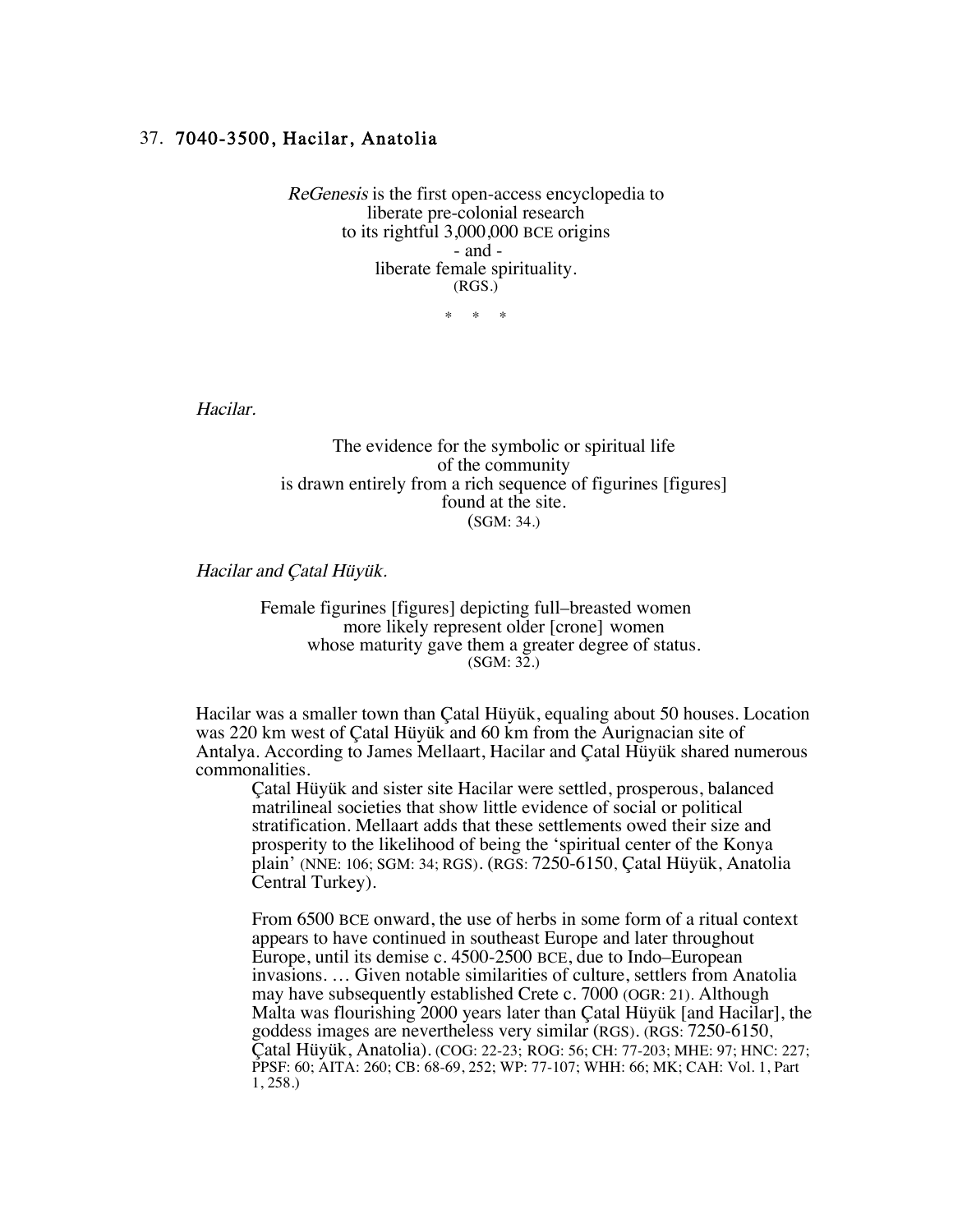Roller not only highlights Hacilar's findings and primary significance but also further demonstrates both the Neolithic similarities – as well as – differences between the Hacilar and Çatal Hüyük (Çatalhöyük).

[At both sites] female figurines [figures] depicting full–breasted women more likely represent older [crone] women whose maturity gave them a greater degree of status (SGM: 32). …Hacilar [is] 26 kilometers southwest of the modern Turkish city of Burdur. It was excavated from 1957 to 1960, also by James Mellaart. Occupation at the site included a small aceramic Neolithic settlement, dated c. 7000 B.C., and, discontinuous from this, a settlement of the later Neolithic and early Chalcolithic periods in nine identifiable habitations levels, ranging in date from c. 5700 to 5000 B.C. (SGM: 33-34).

The arrangement of the settlement was somewhat different from that of Çatal Hüyük, for at Hacilar the dwellings consisted of separate houses built around courtyards. … [Finds include] hearths, grinding stones, and other evidence of food and textile preparation. … The furnishings of each house were in general quite similar. There is no evidence of either a large community structure or elite residence of separate cult [culture] or shrine rooms. The evidence for the symbolic or spiritual life of the community is drawn entirely from a rich sequence of figurines [figures] found at the site (SGM: 34). …

Approximately forty-five figurines [figures] were found in the houses … representing a cross-section of female types. … Women are shown seated on thrones supported by two felines. Other women cradle felines to breasts, in a pose similar to that of women cradling human babies. The prominence of the figurines in level 6 is remarkable, given that only scattered examples of figurines were found in the lower levels (SGM: 35). … The lack of individual male figures, coupled with the emphasis on female anatomy in the figurines [figures], implies strongly that womanhood was being represented, but whether we can move from this tentative conclusion to an assumption that they represent goddesses as mothers is much less certain. Two factors make this group of figurines unusual and present close parallels to the representations of females at Çatalhoyuk. One is the association of females with predators [animals]. ... [T]he Hacilar figures shown cradling leopard cubs to their bosoms indicate a close connection between human fertility and predators [animals]. The other is the association with grain and agriculture; at both sites, the representations of females in the mother role were deliberately placed into grain bins. These included the examples in which feline predators [animals] are present (SGM: 36).

Further research:

- Gimbutas, Marija Alseikaite. The Civilization of the Goddess: The World of Europe. San Francisco, CA: Harper, 1991. 9. (COG.)
- Mellaart, James. Çatal Hüyük: A Neolithic Town in Anatolia. New York, NY: McGraw-Hill, 1967. (CH.)
	- \_\_\_\_\_. Excavations at Hacilar. Edinburgh, Scotland: Published for British Institute of Archaeology at Ankara. Edinburgh University Press, 1970. (EAH.)
	- \_\_\_\_\_. The Neolithic of the Near East. London, England: Thames & Hudson, 1975. (NNE.)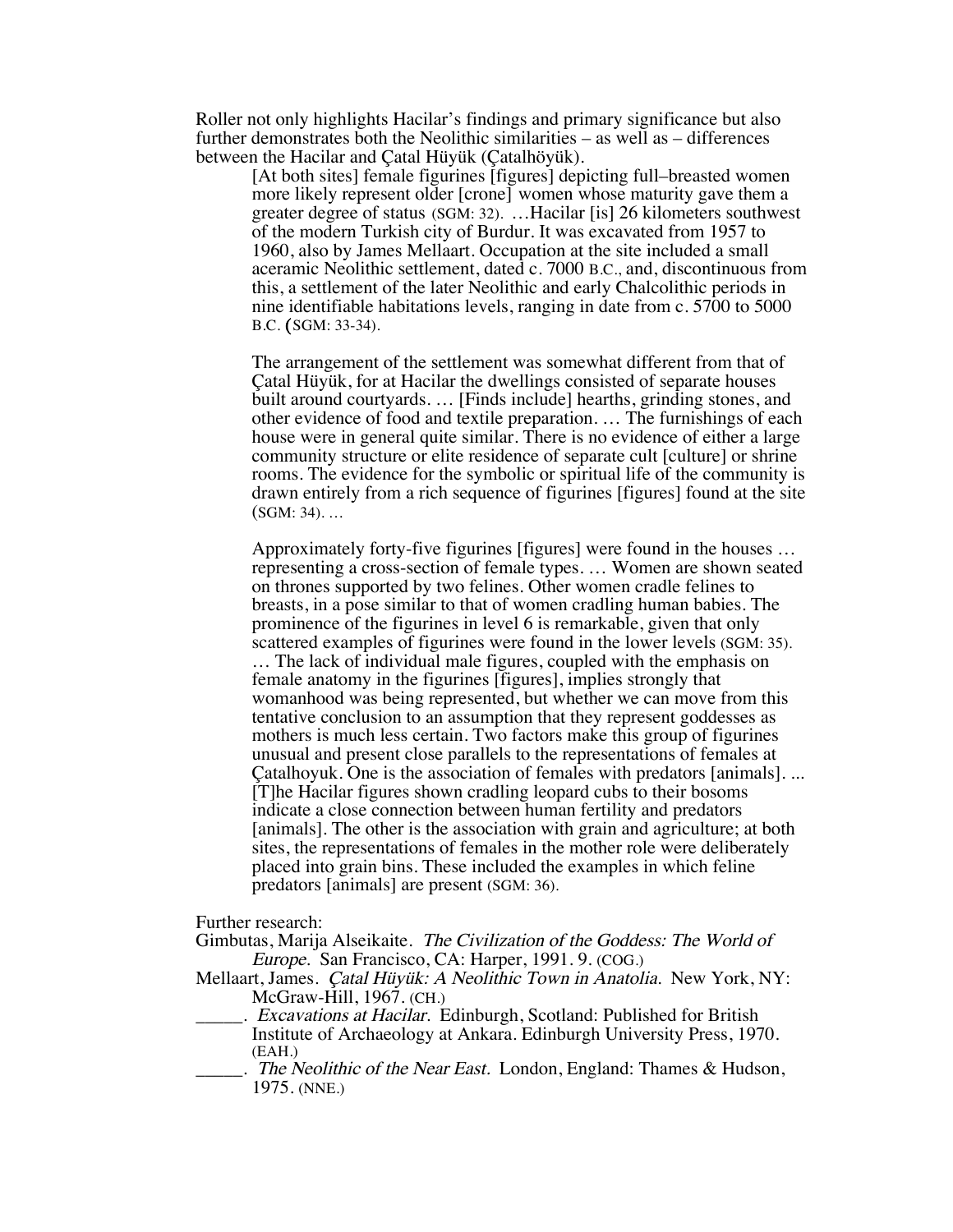Roller, Lynn E. In Search of God the Mother: The Cult of Anatolian Cybele. Berkeley, CA: University of California Press, 1999. 36. (SGM.)

Further Hacilar research: 7250-6150, Çatal Hüyük, Anatolia. (RGS.)

Further research on Hittite goddess and Anatolia: 7250-6150, Çatal Hüyük, Anatolia (Central Turkey); 7100-6300, Cathedra Goddess of the Beasts, Çatal Hüyük, Anatolia; 4400-2500, Kurgan Invasions Bring Catastrophic Destruction to Old Europe; 4000, Alaca Hüyük, Anatolia; 3500, Anatolia, Arinna, and Other Goddesses; 3000, Founding of Troy; 3000-2000, Anatolia, Kubaba and the Hittites; 2500, Troy, Anatolia: 2000, Anatolia; 2000, Indo-European Tribes; 1790-1700, Goddess of Kultepe, Anatolia; 1450-1260, Hattusa and Yazilikaya, Anatolia; 1400, Cybele and Buyukkale/Bogazkoy, Anatolia; 1320, Palestine - Assyria - Exodus of Hebrews from Egypt; 1260, Hittites, Anatolia; 1200, Perge, Anatolia; 1200-1000, Phrygians in Anatolia: 1184, Hittites and Trojan War, c. 1200; 1100-800, Mediterranean Dark Ages; 1050-850, Kubaba and Kubat, Anatolia; 750-650, Cybele and King Midas, Anatolia; 650-550, Anatolia; 630- 620, Goddess Kore, Izmir Turkey; 588-587, Cybele's Dedication, Rome; 585- 300, Lydia Replaces Phrygia, Anatolia; 282-263, Demeter's Priene Temple, Anatolia; 204, Cybele to Rome; 200, The Great Cybele: Magna Mater at Santoni Sicily; and 200, Greece and Pergamon, Anatolia. (RGS.)

Further research on the first Neolithic villages: 8300-4500, Sha'ar Hagolan (Sha'ar HaGolan); 7250-6150, Çatal Hüyük, Anatolia; 7000, Jericho, Canaan/Palestine: Mesolithic to Neolithic; and, 7000, Qal'at Jarmo. (RGS.)

For a comparative study of Jomon Dogu and Neolithic figures:

- Bailey, Douglass, Andrew Cochrane, and Jean Zambelli. Unearthed: A Comparative Study of Jomon Dogu and Neolithic Figurines. Norwich, England: S. I. Sainsbury Centre, 2010. (U.)
- Carter, Susan Gail. "The Dogu Figures of the Jomon: An Introduction." The Journal of Archaeomythology 5 (Winter 2009): 41-60. (DF.)
- Habu, J. Ancient Jomon of Japan. Cambridge, England: Cambridge University Press, 2004. (AJJ.)
- Oh, Amana ChungHae. Cosmogonical Worldview in Jomon Pottery: Comparative Structural Analysis of the Pottery Decorations from the Katsusaka Culture in the Chubu Highlands, Japan (c. 3,300-2,900 BCE). Diss. CIIS, 2006. Ann Arbor, MI: ProQuest/UMI, 6 Feb. 2011. (Publication No. AAT 3218524.) (CWJ.)

IMAGE: MAP: BLACK ANATOLIAN GODDESSES INC. PERGE: (ANATOLIA) TURKEY. PHOTO: © GSA. DESCRIPTION: MAP OF BLACK ANATOLIAN GODDESSES INCLUDING ANA TANRICA, (ANATOLIA) TURKEY. SLIDE LOCATION TURKEY, SHEET 45A, ROW 1, SLEEVE 1, SLIDE #436, BCE. CO\_TUR\_S45A\_R1\_SL1\_S436.jpg SHOT ON LOCATION: EPHESUS MUSEUM (EFES MUZESI): SELCUK, (ANATOLIA) TURKEY. NOTE 1:

FOLLOWING THE AFRICAN INTERCONTINENTAL DISPERSIONS, INCLUDING ANATOLIAN TRADE ROUTES, THE VENERATION OF THE DARK MOTHERS BEGAN TO SPREAD THROUGHOUT ALL CONTINENTS (AO: 1-2; RGS). NOTE 2: FIELDWORK PROJECT 1986.

IMAGE: SEATED DEITY ANA TANRICA: HACILAR, (ANATOLIA) TURKEY.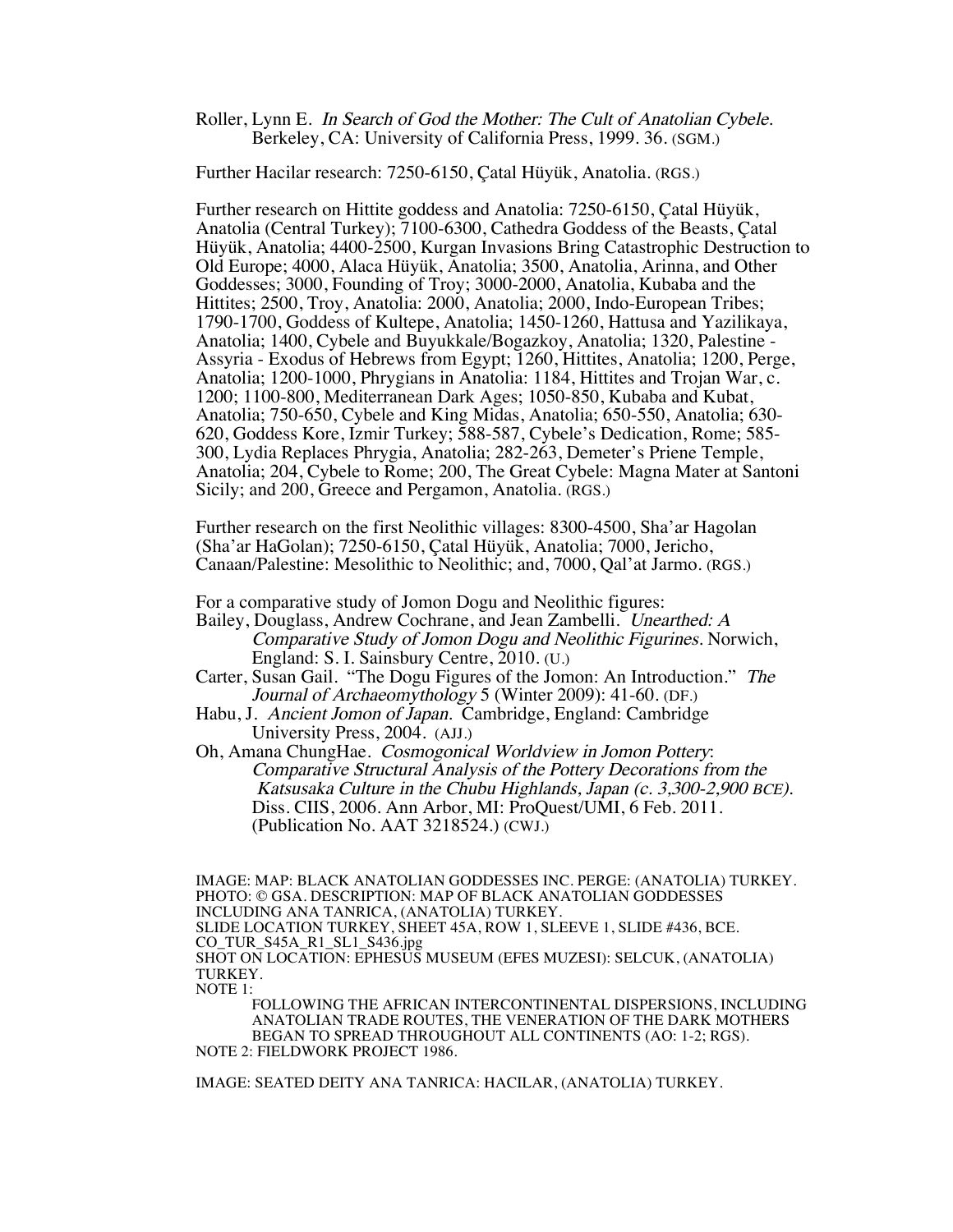PHOTO: © GSA. DESCRIPTION: SEATED FEMALE DEITY HOLDING BOTH BREASTS, HACILAR, (ANATOLIA) TURKEY. SLIDE LOCATION TURKEY, SHEET 53, ROW 4, SLEEVE 2, SLIDE #610, 5400 BCE. CO\_TUR\_S53\_R4\_SL2\_S610.jpg SHOT ON LOCATION: MUSEUM OF ANATOLIAN CULTURES: ANKARA, (ANATOLIA) TURKEY. NOTE 1: FIELDWORK PROJECT 1986.

IMAGE: DEITY ILLUSTRATION OF ANA TANRICA: HACILAR, (ANATOLIA) TURKEY. PHOTO: © GSA. DESCRIPTION: SEATED GODDESS ANA TANRICA ILLUSTRATION HOLDING BOTH BREASTS, HACILAR, (ANATOLIA) TURKEY. SLIDE LOCATION TURKEY, SHEET 45, ROW 1, SLEEVE 3, SLIDE #423a, 5400 BCE. CO\_TUR\_S45\_R1\_SL3\_S423a.jpg ON LOCATION: MUSEUM OF ANATOLIAN CULTURES: ANKARA, (ANATOLIA) TURKEY. NOTE 1: FIELDWORK PROJECT 1986.

IMAGE: SEATED HACILAR DEITY: (ANATOLIA) TURKEY. PHOTO: © GSA. DESCRIPTION: STANDING FEMALE DEITY HOLDING HER BREAST, HACILAR, (ANATOLIA) TURKEY. SLIDE LOCATION TURKEY, SHEET 53, ROW 3, SLEEVE 3, SLIDE #606, 7040-3500 BCE. CO\_TUR\_S53\_R3\_SL3\_S606.jpg SHOT ON LOCATION: MUSEUM OF ANATOLIAN CULTURES: (ANATOLIA) TURKEY. NOTE 1: FIELDWORK PROJECT 1986.

IMAGE: STANDING HACILAR DEITY: (ANATOLIA) TURKEY. PHOTO: © GSA. DESCRIPTION: STANDING FEMALE DEITY HOLDING BREASTS, HACILAR, (ANATOLIA) TURKEY. SLIDE LOCATION TURKEY, SHEET 53, ROW 4, SLEEVE 4, SLIDE #612, 7040-3500 BCE. CO\_TUR\_S53\_R4\_SL4\_S612.jpg SHOT ON LOCATION: MUSEUM OF ANATOLIAN CULTURES: (ANATOLIA) TURKEY. NOTE 1: FIELDWORK PROJECT 1986.

IMAGE: TWO STANDING HACILAR DEITIES: (ANATOLIA) TURKEY. PHOTO: © GSA. DESCRIPTION: TWO STANDING FEMALE DEITIES HOLDING THEIR BREASTS, HACILAR, (ANATOLIA) TURKEY. SLIDE LOCATION TURKEY, SHEET 53, ROW 4, SLEEVE 5, SLIDE #613, 7040-3500 BCE. CO\_TUR\_S53\_R4\_SL5\_S613.jpg SHOT ON LOCATION: MUSEUM OF ANATOLIAN CULTURES: ANKARA, (ANATOLIA) TURKEY.

NOTE 1: FIELDWORK PROJECT 1986.

IMAGE: HACILAR FROG-LIKE DEITY: (ANATOLIA) TURKEY. PHOTO: © GSA. DESCRIPTION: FEMALE DEITY IN FROG POSITION, HACILAR ANATOLIA. SLIDE LOCATION TURKEY, SHEET 54, ROW 1, SLEEVE 5, SLIDE #618, 7040-3500 BCE.

CO\_TUR\_S54\_R1\_SL5\_S618.jpg

SHOT ON LOCATION: MUSEUM OF ANATOLIAN CULTURES: ANKARA, (ANATOLIA) TURKEY.

NOTE 1: ALTHOUGH THE FROG IS FREQUENTLY COMPARED TO THE UTERUS, GIMBUTAS PROPOSES THAT, "THE SHAPE IS THAT OF AN ANTHROPOMORPHIZED FROG WHICH IS CONNECTED BY ITS SYMBOLISM TO REGENERATION." (LOG: 251- 252.)

NOTE 2: ALSO, SEE A SIMILAR FROG REPTILE-LIKE ICONOGRAPHY AT ANATOLIAN GÖBEKLI TEPE. (GT: 92, FIG. 25.)

NOTE 3: FIELDWORK PROJECT 1986.

IMAGE: SEATED HACILAR DEITY: (ANATOLIA) TURKEY. PHOTO: © GSA. DESCRIPTION: SEATED FEMALE DEITY HOLDING INFANT, HACILAR, (ANATOLIA) TURKEY.

SLIDE LOCATION TURKEY, SHEET 54, ROW 2, SLEEVE 3, SLIDE #621, 7040-3500 BCE. CO\_TUR\_S54\_R2\_SL3\_S621

SHOT ON LOCATION: MUSEUM OF ANATOLIAN CULTURES: ANKARA, (ANATOLIA) TURKEY.